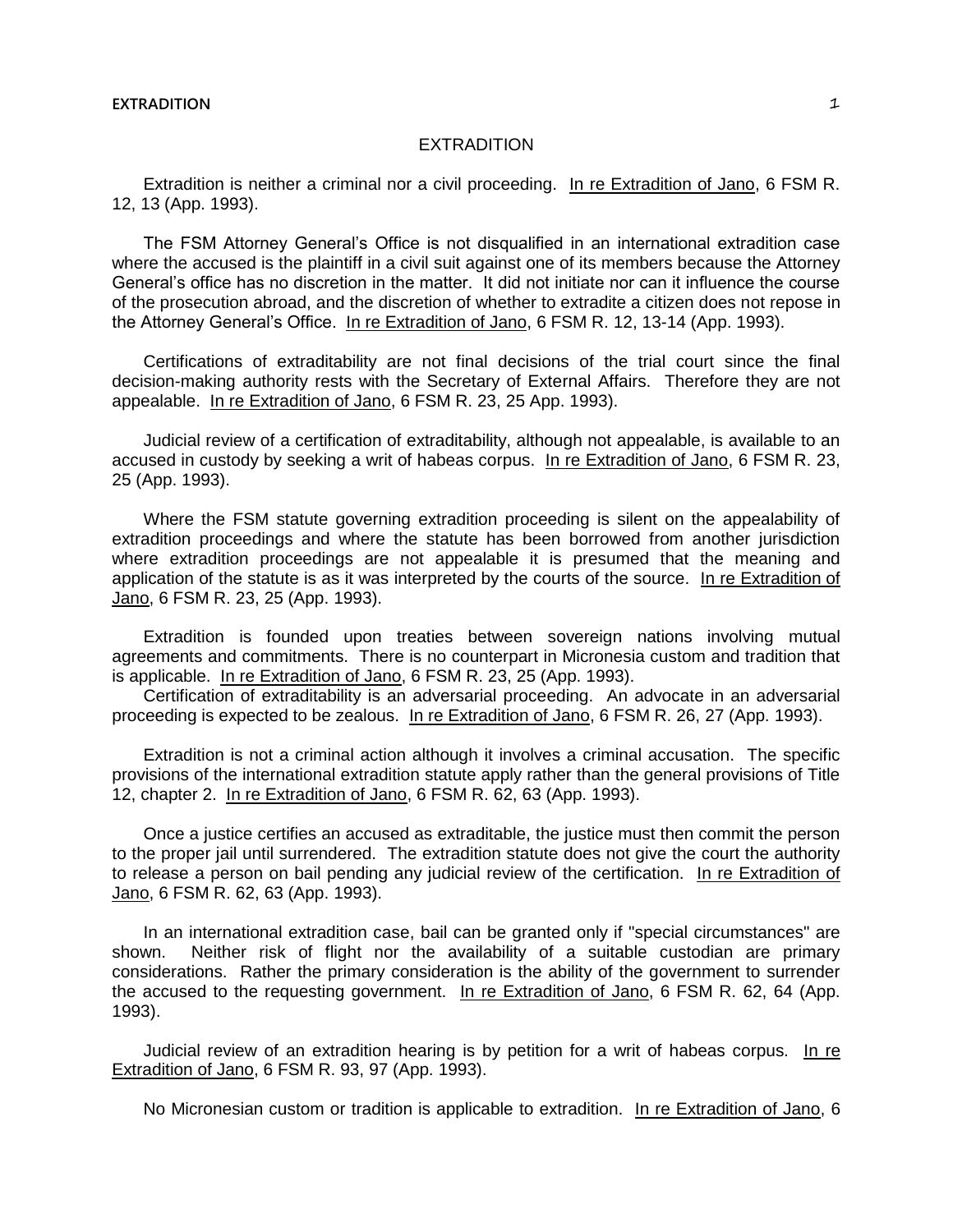## **EXTRADITION** 2

FSM R. 93, 97 (App. 1993).

A person for whom extradition is sought must be brought before a justice that evidence of his criminality may be heard and considered so that he may be certified as extraditable. Such a person is entitled to notice of the hearing and an opportunity to be heard and to effective assistance of counsel. In re Extradition of Jano, 6 FSM R. 93, 99 (App. 1993).

A person whose extradition is sought can always contest identification. In re Extradition of Jano, 6 FSM R. 93, 100 (App. 1993).

A person whose extradition is sought may, at the extradition hearing, introduce evidence that explains the government's evidence of probable cause, but not evidence that contradicts it. In re Extradition of Jano, 6 FSM R. 93, 101 (App. 1993).

By the terms of the Compact and its subsidiary extradition agreement the term "Signatory Government" includes not only the national, but also the state governments of the two nations. Therefore state as well as national law may be used to determine if the offense for which extradition is sought satisfies the dual criminality test of whether it is criminal under the laws of both signatory governments. In re Extradition of Jano, 6 FSM R. 93, 102-03 (App. 1993).

Extradition treaties are to be construed liberally to effect their purpose of surrender of fugitives to be tried for their alleged offenses. In re Extradition of Jano, 6 FSM R. 93, 103 (App. 1993).

The scope of a habeas corpus review of an extradition proceeding is 1) whether the judge had jurisdiction, 2) whether the court had jurisdiction over the extraditee, 3) whether there is an extradition agreement in force, 4) whether the crimes charged fall within the terms of the agreement, and 5) whether there was sufficient evidence to support a finding of extraditability. In re Extradition of Jano, 6 FSM R. 93, 104 (App. 1993).

An extradition hearing justice is required to make written findings for two reasons: 1) to meet the "rule of specialty" by which prosecution is limited to those offenses upon which extradition is granted, and 2) to reflect that the offenses for which extradition is granted is criminal in both the requesting and requested countries. In re Extradition of Jano, 6 FSM R. 93, 105 (App. 1993).

To satisfy the dual criminality test in extradition matters either national or state law may be used. An exact matching of the offense or elements is not required, but the acts charged must be criminal in both jurisdictions. In re Extradition of Jano, 6 FSM R. 93, 105 (App. 1993).

Where a court has dismissed a criminal case for lack of jurisdiction over the crimes for which the defendant was charged, the dismissal does not act as a discharge so as to preclude extradition on the charge. "Discharge" requires both personal and subject matter jurisdiction. In re Extradition of Jano, 6 FSM R. 93, 107-08 (App. 1993).

Where the extradition agreement specifically requires that the requesting government's statute of limitations be used to determine extraditability, a general provision cannot be read to apply the statute of limitations of the requested government. In re Extradition of Jano, 6 FSM R. 93, 108 (App. 1993).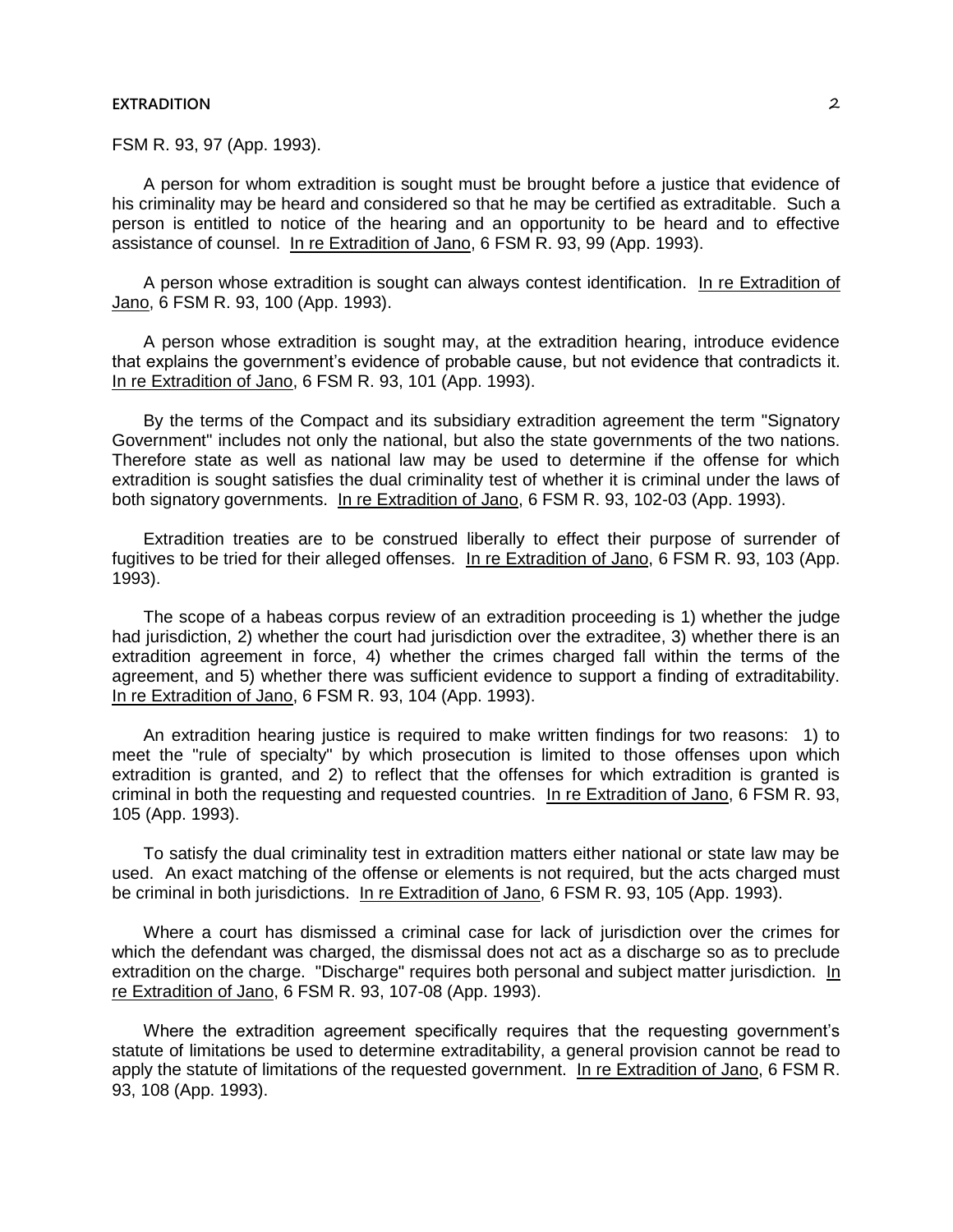## **EXTRADITION** 3

Extradition is neither a criminal nor a civil proceeding. In re Extradition of Benny Law Boon Leng, 13 FSM R. 370, 372 (Yap 2005).

Extradition treaties are to be liberally construed to effect their purpose of surrender of the persons sought to be tried for their alleged crimes. In re Extradition of Benny Law Boon Leng, 13 FSM R. 370, 372 (Yap 2005).

An extradition hearing's purpose is not to hold a trial on the merits to determine guilt or innocence, but to determine whether probable cause exists to believe that the person whose surrender is sought has committed the crime for which extradition is requested. The probable cause standard applicable in extradition proceedings is described as sufficient evidence to cause a person of ordinary prudence and caution to conscientiously entertain a reasonable belief of the accused's guilt. In re Extradition of Benny Law Boon Leng, 13 FSM R. 370, 373 (Yap 2005).

A person whose extradition is sought may, at the extradition hearing, introduce evidence that explains the government's evidence of probable cause, but not evidence that contradicts it. In re Extradition of Benny Law Boon Leng, 13 FSM R. 370, 373 (Yap 2005).

Depositions, warrants or other papers may be admitted into evidence in an extradition case if properly authenticated and the FSM Rules of Evidence by their terms do not apply to extradition proceedings. In re Extradition of Benny Law Boon Leng, 13 FSM R. 370, 373 (Yap 2005).

Facts and circumstances detailed in the documents admitted into evidence can constitute probable cause to believe that persons sought to be extradited committed the crime alleged therein. When the documents come with indicia of reliability, including the certifications of authenticity, the court may properly consider this evidence in making the probable cause determination for extradition. In re Extradition of Benny Law Boon Leng, 13 FSM R. 370, 373 (Yap 2005).

For extradition, dual, or double, criminality is a requirement, which means that the offense for which extradition is sought must be criminal in both the requesting and requested countries. A precise matching of the crime or its elements is not required, but the acts charged must be criminal in both jurisdictions. In re Extradition of Benny Law Boon Leng, 13 FSM R. 370, 373 (Yap 2005).

When the offense alleged in the U.S. indictment is false use of a passport, and when, in the FSM, a person commits the crime of tampering with public records under 11 F.S.M.C. 529 if he makes, presents, or uses any record, document, or thing knowing it to be false, and with the purpose that it be taken as a genuine part of information or records that are received or kept by a public servant or required to be kept by anyone for the government's information, and under 11 F.S.M.C. 524, a person commits the crime of falsification if, with purpose to mislead a public servant in performing his or her official function, he or she submits or invites reliance on any writing which he or she knows to be forged, altered, or otherwise lacking in authenticity, these two FSM statutes proscribe the conduct charged, and the requirement of dual criminality is satisfied. In re Extradition of Benny Law Boon Leng, 13 FSM R. 370, 373-74 (Yap 2005).